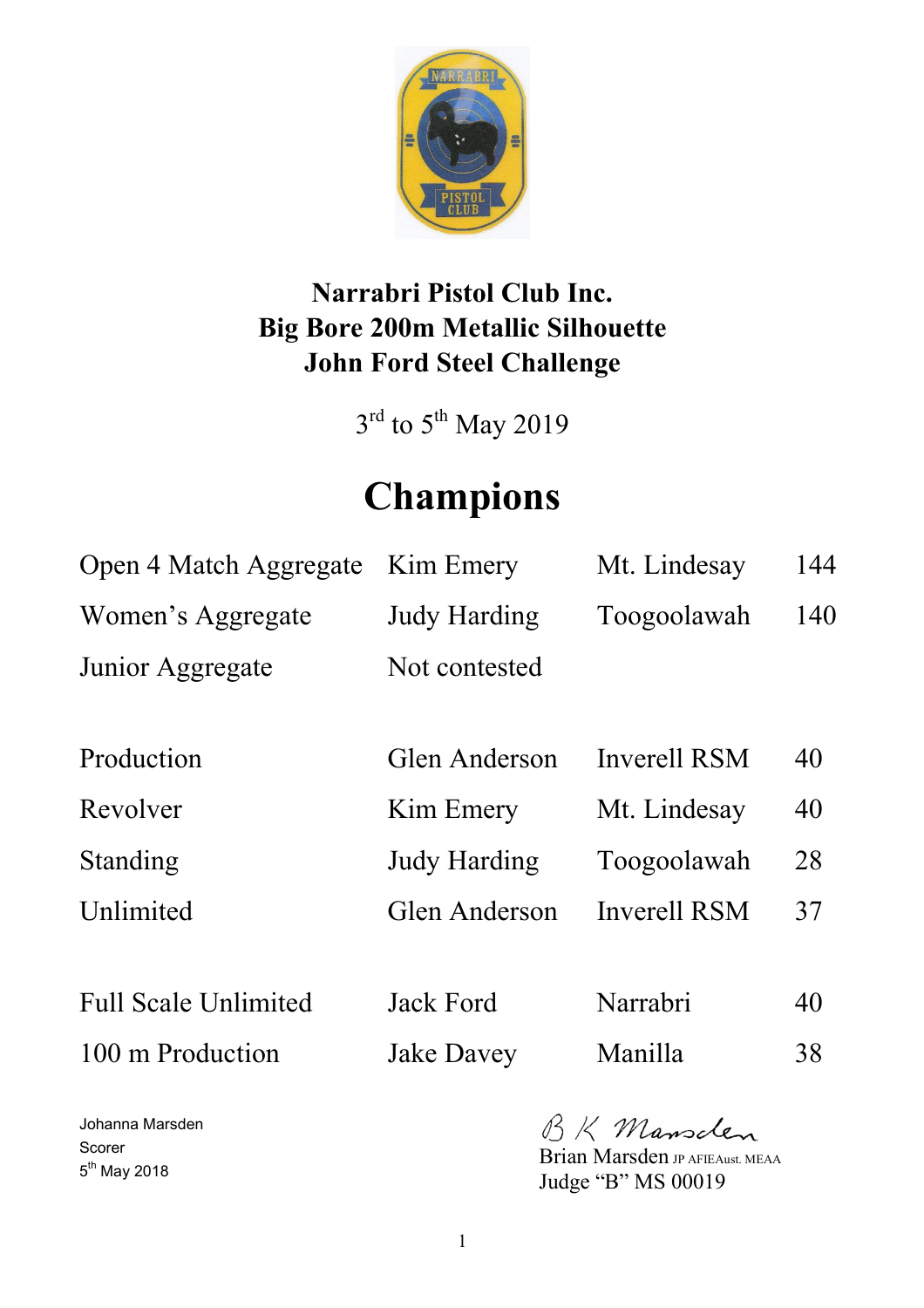

## **200m Open Aggregate**

| <b>Aggregate</b> | Top Surname  | Name         | Club                | Prod        | <b>Rev</b>  | <b>Stand</b>   | Unlim    |
|------------------|--------------|--------------|---------------------|-------------|-------------|----------------|----------|
| 144              | Emery        | Kim          | Mt Lindesay         | 40          | 40          | 27             | 37       |
| 141              | Anderson     | Glen         | <b>Inverell RSM</b> | 40          | 37          | 27             | 37       |
| 140              | Harding      | Judy         | Toogoolawah         | 38          | 38          | 28             | 36       |
| 135              | Anderson     | Jason        | Narrabri            | 40          | 39          | 22             | 34       |
| 135              | Dewsbury     | David        | Narrabri            | 39          | 36          | 24             | 36       |
| 132              | Anderson     | Tim          | Narrabri            | 38          | 35          | 23             | 36       |
| 131              | Davey        | Tim          | Manilla             | 39          | 35          | 20             | 37       |
| 126              | Davey        | Jake         | Manilla             | 39          | 33          | 21             | 33       |
| 125              | Dunbar       | <b>Bruce</b> | Merriganowry        | 36          | 36          | 24             | 29       |
| 123              | Ellem        | Neville      | Newcastle           | 38          | 31          | 20             | 34       |
| 123              | Ford         | Jack         | Narrabri            | 34          | 37          | 17             | 35       |
| 122              | Harding      | John         | Metropolitan PSQ    | 36          | 30          | 22             | 34       |
| 112              | Dawson       | Greg         | Armidale            | 39          | 28          | 23             | 22       |
| 112              | Anderson     | <b>Terry</b> | Narrabri            | 30          | 36          | 24             | 22       |
| 109              | Marsden      | <b>Brian</b> | Newcastle           | 37          | 31          | 20             | 21       |
| 106              | <b>Brown</b> | Richard      | Kurrajong           | 32          | 35          | 15             | 24       |
| 105              | Wilkins      | Paul         | Narrabri            | 30          | 30          | 16             | 29       |
| 96               | Stanfield    | Frank        | Metropolitan PSQ    | 36          | 19          | 19             | 22       |
| 83               | Howitt       | Paul         | Newcastle           | 31          | 18          | 14             | 20       |
| 80               | Archibald    | Carmel       | Armidale            | 32          | 22          | 17             | 9        |
| 76               | Pavlou       | Andy         | Port Macquarie      | 23          | 16          | $\overline{7}$ | 30       |
| 68               | Parsons      | Darren       | Newcastle           | 25          | 26          | 17             | $\Omega$ |
| 61               | Jones        | Paul         | Newcastle           | 20          | 25          | 5              | 11       |
| 57               | Cutler       | <b>Brian</b> | Port Macquarie      | 23          | 17          | $\overline{2}$ | 15       |
| 50               | Violi        | Sam          | Endeavour           | 18          | 14          | 13             | 5        |
| 36               | Molluso      | Vince        | Endeavour           | 17          | 6           | $\overline{7}$ | 6        |
| 36               | Chappell     | John         | Port Macquarie      | 12          | 16          | $\mathbf{0}$   | 8        |
| 27               | Robinson     | John         | Newcastle           | $\mathbf 0$ | $\mathbf 0$ | 14             | 13       |

#### **200m Womens Aggregate**

| <b>Aggregate Top Surname</b> |           | <b>Name</b> | Club        | Prod | Rev | Stand | Unlim |
|------------------------------|-----------|-------------|-------------|------|-----|-------|-------|
| 140                          | Harding   | Judv        | Toogoolawah | 38   | 38  |       | 36    |
| 80                           | Archibald | Carmel      | Armidale    |      | 22  |       | 9     |

Johanna Marsden Scorer 5<sup>th</sup> May 2018

BK Mansden

Brian Marsden JP AFIEAust. MEAA Judge "B" MS 00019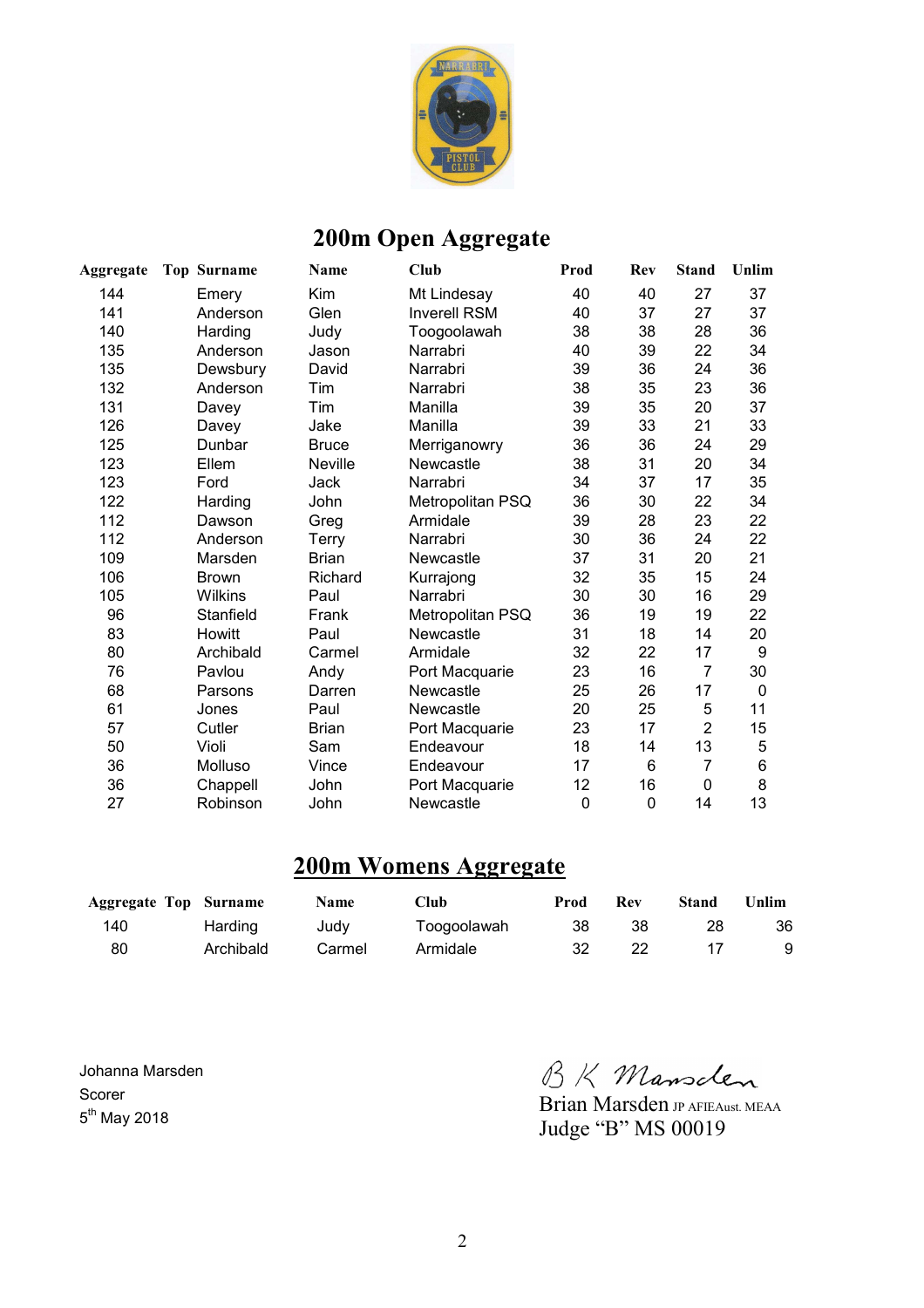|                |                | vill 1 Touuction Onl |             |              |                |                  |                 |                   |                  |
|----------------|----------------|----------------------|-------------|--------------|----------------|------------------|-----------------|-------------------|------------------|
| Name           | <b>Surname</b> | <b>Club</b>          | Grade Grade | <b>Total</b> | <b>Top</b>     |                  |                 | Chic Pig Turk Ram |                  |
| Glen           | Anderson       | <b>Inverell RSM</b>  | <b>INT</b>  | 40           | $\mathbf{1}$   | 10               | 10              | 10                | 10               |
| Kim            | Emery          | Mt Lindesay          | <b>INT</b>  | 40           | $\overline{2}$ | 10               | 10              | 10                | 10               |
| Jason          | Anderson       | Narrabri             | <b>INT</b>  | 40           | 3              | 10               | 10              | 10                | 10               |
| Greg           | Dawson         | Armidale             | <b>AAA</b>  | 39           |                | 10               | 9               | 10                | 10               |
| Jake           | Davey          | Manilla              | <b>INT</b>  | 39           |                | 10               | 10              | 10                | $\boldsymbol{9}$ |
| Tim            | Davey          | Manilla              | <b>INT</b>  | 39           |                | 10               | 10              | 10                | 9                |
| David          | Dewsbury       | Narrabri             | <b>INT</b>  | 39           |                | 10               | 10              | 10                | 9                |
| <b>Neville</b> | Ellem          | Newcastle            | <b>INT</b>  | 38           |                | $\boldsymbol{9}$ | 10              | 10                | 9                |
| Tim            | Anderson       | Narrabri             | <b>INT</b>  | 38           |                | 10               | 10              | 10                | 8                |
| Judy           | Harding        | Toogoolawah          | <b>INT</b>  | 38           |                | 10               | 10              | 10                | 8                |
| <b>Brian</b>   | Marsden        | Newcastle            | <b>AAA</b>  | 37           |                | 9                | 9               | 10                | 9                |
| Frank          | Stanfield      | Metropolitan         | AA          | 36           |                | 10               | 9               | $\overline{7}$    | 10               |
| John           | Harding        | Metropolitan         | <b>INT</b>  | 36           |                | 10               | 9               | 9                 | 8                |
| <b>Bruce</b>   | Dunbar         | Merriganowry         | <b>INT</b>  | 36           |                | $\boldsymbol{9}$ | 10              | 10                | $\overline{7}$   |
| Jack           | Ford           | Narrabri             | <b>AAA</b>  | 34           |                | 10               | 9               | $6\phantom{1}$    | 9                |
| Carmel         | Archibald      | Armidale             | AA          | 32           |                | 8                | 9               | 6                 | 9                |
| Richard        | <b>Brown</b>   | Kurrajong            | <b>INT</b>  | 32           |                | 10               | 9               | 8                 | 5                |
| Paul           | Howitt         | Newcastle            | A           | 31           |                | 10               | 8               | 8                 | 5                |
| Paul           | <b>Wilkins</b> | Narrabri             | <b>INT</b>  | 30           |                | $\boldsymbol{9}$ | 10              | 6                 | 5                |
| Terry          | Anderson       | Narrabri             | <b>AAA</b>  | 30           |                | 8                | 10              | 8                 | 4                |
| Darren         | Parsons        | Newcastle            | A           | 25           |                | 6                | 8               | 3                 | 8                |
| <b>Brian</b>   | Cutler         | Port Macquarie       | AA          | 23           |                | 5                | 8               | $\overline{4}$    | 6                |
| Andy           | Pavlou         | Port Macquarie       | <b>AAA</b>  | 23           |                | 6                | $6\phantom{1}6$ | 6                 | 5                |
| Paul           | Jones          | Newcastle            | AA          | 20           |                | 5                | $\overline{7}$  | $\overline{4}$    | $\overline{4}$   |
| Sam            | Violi          | Endeavour            | A           | 18           |                | 8                | 3               | 5                 | $\overline{2}$   |
| Vince          | Molluso        | Endeavour            | A           | 17           |                | 6                | 3               | $\overline{4}$    | 4                |
| John           | Chappell       | Port Macquarie       | AA          | 12           |                | 5                | 5               | $\overline{0}$    | $\overline{2}$   |

#### **200m Production Off Gun**

#### **200m Revolver Off Gun**

| <b>Name</b>  | Surname  | Club                | Grade Grade | Total | Top |    | Chic Pig Turk Ram |    |
|--------------|----------|---------------------|-------------|-------|-----|----|-------------------|----|
| Kim          | Emery    | Mt Lindesay         | <b>INT</b>  | 40    | 10  | 10 | 10                | 10 |
| Jason        | Anderson | Narrabri            | AAA         | 39    | 10  | 10 | 10                | 9  |
| Judy         | Harding  | Toogoolawah         | <b>INT</b>  | 38    | 10  | 10 | 9                 | 9  |
| Glen         | Anderson | <b>Inverell RSM</b> | <b>INT</b>  | 37    | 9   | 10 | 8                 | 10 |
| Jack         | Ford     | Narrabri            | AAA         | 37    | 10  | 10 | 10                | 7  |
| <b>Bruce</b> | Dunbar   | Merriganowry        | <b>INT</b>  | 36    | 10  | 9  | 8                 | 9  |
| Terry        | Anderson | Narrabri            | AAA         | 36    | 9   | 10 | 9                 | 8  |
| David        | Dewsbury | Narrabri            | <b>INT</b>  | 36    | 10  | 10 | 9                 | 7  |
| Tim          | Anderson | Narrabri            | <b>INT</b>  | 35    | 10  | 9  | 6                 | 10 |
| Tim          | Davey    | Manilla             | AAA         | 35    | 10  | 9  | 6                 | 10 |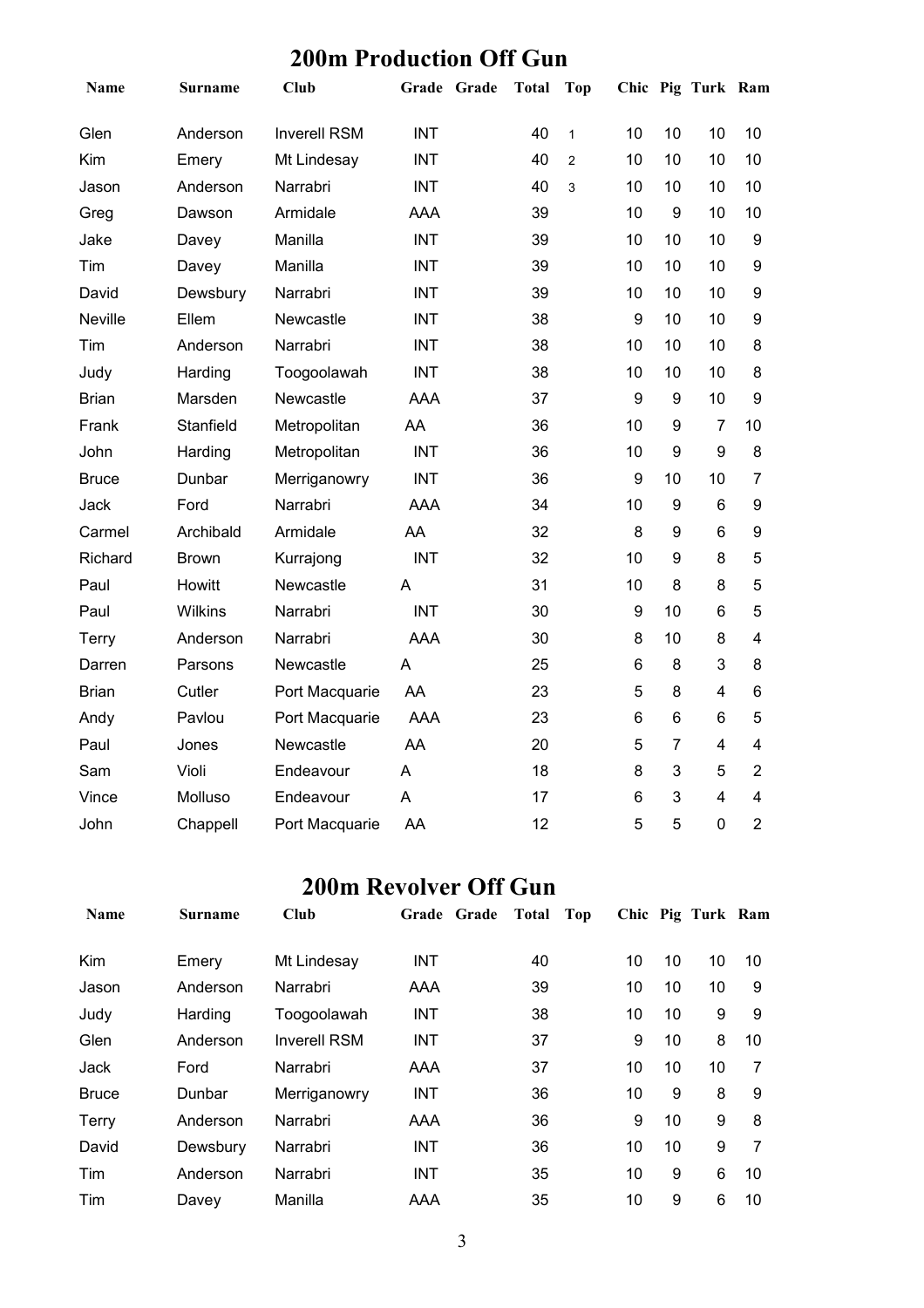| Richard      | <b>Brown</b> | Kurrajong      | <b>INT</b> | 35 | 10 | 10             | $\overline{7}$ | 8              |
|--------------|--------------|----------------|------------|----|----|----------------|----------------|----------------|
| Jake         | Davey        | Manilla        | AAA        | 33 | 10 | 9              | 9              | 5              |
| <b>Brian</b> | Marsden      | Newcastle      | AAA        | 31 | 9  | 8              | $\overline{7}$ | $\overline{7}$ |
| Neville      | Ellem        | Newcastle      | <b>INT</b> | 31 | 9  | 8              | 9              | 5              |
| John         | Harding      | Metropolitan   | <b>INT</b> | 30 | 10 | 8              | $\overline{7}$ | 5              |
| Paul         | Wilkins      | Narrabri       | AAA        | 30 | 9  | 10             | $6\phantom{1}$ | 5              |
| Greg         | Dawson       | Armidale       | AAA        | 28 | 10 | 8              | 6              | 4              |
| Darren       | Parsons      | Newcastle      | A          | 26 | 8  | $\overline{7}$ | $\overline{7}$ | 4              |
| Paul         | Jones        | Newcastle      | AA         | 25 | 8  | 9              | 6              | $\overline{2}$ |
| Carmel       | Archibald    | Armidale       | AA         | 22 | 9  | $\overline{7}$ | 4              | $\overline{2}$ |
| Frank        | Stanfield    | Metropolitan   | AA         | 19 | 9  | 5              | 4              | 1              |
| Paul         | Howitt       | Newcastle      | A          | 18 | 7  | 7              | $\overline{2}$ | $\overline{2}$ |
| <b>Brian</b> | Cutler       | Port Macquarie | A          | 17 | 5  | 5              | $\overline{2}$ | 5              |
| John         | Chappell     | Port Macquarie | A          | 16 | 6  | 5              | 1              | 4              |
| Andy         | Pavlou       | Port Macquarie | AA         | 16 | 3  | 8              | $\overline{2}$ | 3              |
| Sam          | Violi        | Endeavour      | B          | 14 | 3  | 5              | 4              | $\overline{2}$ |
| Vince        | Molluso      | Endeavour      | B          | 6  | 3  | $\overline{2}$ | 1              | $\mathbf{0}$   |

# **200m Standing Off Gun**

| Name         | Surname      | Club                | Grade Grade | <b>Total</b> | <b>Top</b>     |                 | Chic Pig Turk Ram       |                |
|--------------|--------------|---------------------|-------------|--------------|----------------|-----------------|-------------------------|----------------|
| Judy         | Harding      | Toogoolawah         | <b>INT</b>  | 28           | 9              | 8               | 5                       | 6              |
| Glen         | Anderson     | <b>Inverell RSM</b> | <b>INT</b>  | 27           | 8              | $\overline{7}$  | 5                       | 7              |
| Kim          | Emery        | Mt Lindesay         | <b>INT</b>  | 27           | 8              | 10              | $\overline{2}$          | 7              |
| <b>Bruce</b> | Dunbar       | Merriganowry        | <b>INT</b>  | 24           | 8              | 8               | $\overline{2}$          | 6              |
| David        | Dewsbury     | Narrabri            | <b>INT</b>  | 24           | 10             | $\overline{7}$  | 3                       | 4              |
| Terry        | Anderson     | Narrabri            | <b>AAA</b>  | 24           | 9              | 6               | $\overline{7}$          | $\overline{2}$ |
| Tim          | Anderson     | Narrabri            | <b>INT</b>  | 23           | 9              | 8               | 1                       | 5              |
| Greg         | Dawson       | Armidale            | AAA         | 23           | $\overline{7}$ | $\overline{7}$  | 6                       | 3              |
| Jason        | Anderson     | Narrabri            | AA          | 22           | $\overline{7}$ | $\overline{7}$  | 3                       | 5              |
| John         | Harding      | Metropolitan        | <b>INT</b>  | 22           | 9              | 5               | 3                       | 5              |
| Jake         | Davey        | Manilla             | AAA         | 21           | 6              | $\overline{7}$  | $\overline{\mathbf{4}}$ | 4              |
| Neville      | Ellem        | Newcastle           | <b>INT</b>  | 20           | 5              | 4               | 3                       | 8              |
| <b>Brian</b> | Marsden      | Newcastle           | <b>INT</b>  | 20           | 4              | 8               | $\overline{2}$          | 6              |
| Tim          | Davey        | Manilla             | <b>AAA</b>  | 20           | 8              | 5               | $\overline{\mathbf{4}}$ | 3              |
| Frank        | Stanfield    | Metropolitan        | <b>AAA</b>  | 19           | 6              | $6\phantom{1}6$ | $\overline{4}$          | 3              |
| Jack         | Ford         | Narrabri            | A           | 17           | 6              | $\overline{4}$  | $\overline{2}$          | 5              |
| Carmel       | Archibald    | Armidale            | AA          | 17           | $\overline{7}$ | 5               | 1                       | 4              |
| Darren       | Parsons      | Newcastle           | A           | 17           | $\overline{7}$ | $6\phantom{1}6$ | $\overline{2}$          | $\overline{2}$ |
| Paul         | Wilkins      | Narrabri            | <b>AAA</b>  | 16           | 5              | $6\phantom{1}6$ | $\overline{2}$          | 3              |
| Richard      | <b>Brown</b> | Kurrajong           | AA          | 15           | 6              | 5               | 1                       | 3              |
| Paul         | Howitt       | Newcastle           | A           | 14           | 4              | $\overline{4}$  | 3                       | 3              |
| John         | Robinson     | Newcastle           | AA          | 14           | 4              | 4               | 3                       | 3              |
| Sam          | Violi        | Endeavour           | Α           | 13           | 6              | 5               | $\overline{2}$          | 0              |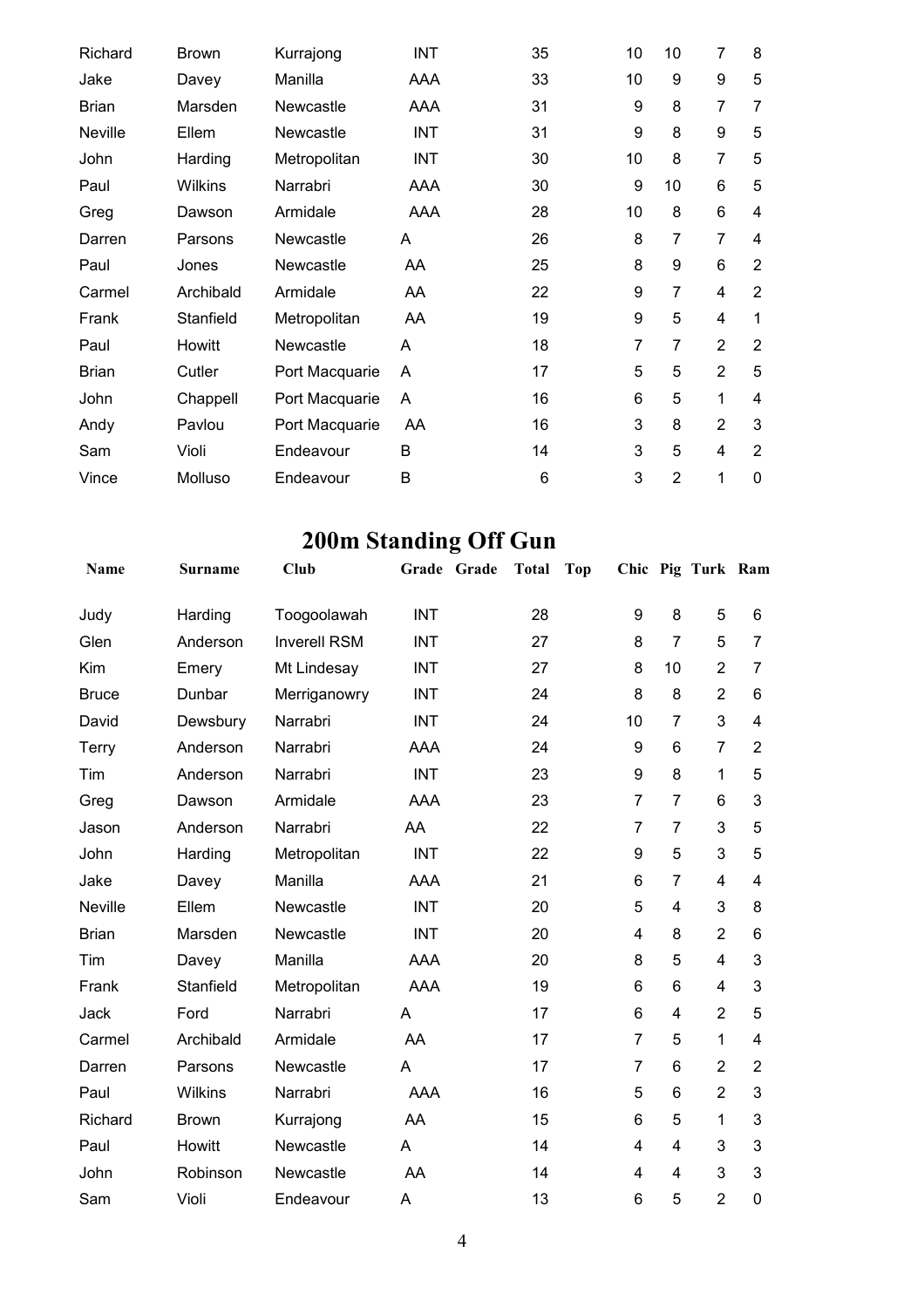| Vince        | Molluso | Endeavour        |     |    |     | - 3 |          |  |
|--------------|---------|------------------|-----|----|-----|-----|----------|--|
| Andy         | Pavlou  | Port Macquarie A |     |    | 4 2 |     | 1 0      |  |
| Paul         | Jones   | Newcastle        | AA  | .5 | 3 1 |     | $\Omega$ |  |
| <b>Brian</b> | Cutler  | Port Macquarie   | - B |    |     |     |          |  |

## **200m Unlimited Off Gun**

| Name         | Surname        | <b>Club</b>         | Grade      | Grade Total |    | <b>Top</b>     | <b>Chick</b>     | Pig              | Turk Ram                |                         |
|--------------|----------------|---------------------|------------|-------------|----|----------------|------------------|------------------|-------------------------|-------------------------|
| Glen         | Anderson       | <b>Inverell RSM</b> | <b>INT</b> |             | 37 | $\mathbf{1}$   | 10               | 10               | 10                      | $\overline{7}$          |
| Kim          | Emery          | Mt Lindesay         | <b>INT</b> |             | 37 | $\overline{c}$ | 10               | 10               | 9                       | $\bf 8$                 |
| Tim          | Davey          | Manilla             | <b>AAA</b> |             | 37 | 3              | 10               | 10               | 10                      | $\overline{7}$          |
| Judy         | Harding        | Toogoolawah         | <b>AAA</b> |             | 36 |                | 10               | $\boldsymbol{9}$ | 8                       | $\boldsymbol{9}$        |
| Tim          | Anderson       | Narrabri            | <b>INT</b> |             | 36 |                | 10               | 9                | 9                       | 8                       |
| David        | Dewsbury       | Narrabri            | <b>AAA</b> |             | 36 |                | 10               | 10               | 8                       | 8                       |
| Jack         | Ford           | Narrabri            | AA         |             | 35 |                | 10               | $\boldsymbol{9}$ | $\boldsymbol{9}$        | $\overline{7}$          |
| John         | Harding        | Metropolitan        | <b>AAA</b> |             | 34 |                | 9                | 9                | $\overline{7}$          | 9                       |
| Neville      | Ellem          | Newcastle           | <b>AAA</b> |             | 34 |                | 10               | $\boldsymbol{9}$ | $6\phantom{1}$          | $\boldsymbol{9}$        |
| Jason        | Anderson       | Narrabri            | <b>AAA</b> |             | 34 |                | 10               | 10               | $\overline{7}$          | $\overline{7}$          |
| Jake         | Davey          | Manilla             | AA         |             | 33 |                | 10               | 10               | 8                       | 5                       |
| Andy         | Pavlou         | Port Macquarie      | AA         |             | 30 |                | 8                | 8                | 6                       | $\bf 8$                 |
| <b>Bruce</b> | Dunbar         | Merriganowry        | <b>AAA</b> |             | 29 |                | 9                | 8                | $\overline{4}$          | 8                       |
| Paul         | <b>Wilkins</b> | Narrabri            | AA         |             | 29 |                | $\boldsymbol{9}$ | 10               | $\overline{\mathbf{4}}$ | $\,6$                   |
| Richard      | <b>Brown</b>   | Kurrajong           | AA         |             | 24 |                | 8                | $\overline{7}$   | 5                       | $\overline{\mathbf{4}}$ |
| Terry        | Anderson       | Narrabri            | AA         |             | 22 |                | 6                | $\overline{7}$   | $\overline{4}$          | 5                       |
| Frank        | Stanfield      | Metropolitan        | AA         |             | 22 |                | 8                | 5                | $\overline{4}$          | 5                       |
| Greg         | Dawson         | Armidale            | AA         |             | 22 |                | 9                | 5                | 3                       | 5                       |
| <b>Brian</b> | Marsden        | Newcastle           | AA         |             | 21 |                | $6\phantom{1}6$  | 8                | 5                       | $\boldsymbol{2}$        |
| Paul         | Howitt         | Newcastle           | B          |             | 20 |                | 8                | 8                | 3                       | $\mathbf{1}$            |
| <b>Brian</b> | Cutler         | Port Macquarie      | B          |             | 15 |                | $\overline{7}$   | 3                | 3                       | $\sqrt{2}$              |
| John         | Robinson       | Newcastle           | AA         |             | 13 |                | 5                | 4                | 3                       | $\mathbf 1$             |
| Paul         | Jones          | Newcastle           | Α          |             | 11 |                | 3                | 6                | 1                       | $\mathbf{1}$            |
| Carmel       | Archibald      | Armidale            | B          |             | 9  |                | 0                | 4                | 1                       | $\overline{4}$          |
| John         | Chappell       | Port Macquarie      | B          |             | 8  |                | 5                | $\mathbf{1}$     | 1                       | $\mathbf{1}$            |
| Vince        | Molluso        | Endeavour           | B          |             | 6  |                | 1                | 3                | 1                       | $\mathbf 1$             |
| Sam          | Violi          | Endeavour           | B          |             | 5  |                | 1                | $\overline{2}$   | $\overline{2}$          | $\mathbf 0$             |

#### **200m Full Scale Unlimited Off Gun**

| <b>Name</b> | <b>Surname</b> | Club                | Grade Grade Total Top |    |                |    |    | Chic Pig Turk Ram |      |
|-------------|----------------|---------------------|-----------------------|----|----------------|----|----|-------------------|------|
| Jack        | Ford           | Narrabri            | AAA                   | 40 | -1             | 10 | 10 | 10                | - 10 |
| Glen        | Anderson       | <b>Inverell RSM</b> | <b>INT</b>            | 40 | $\overline{2}$ | 10 | 10 | 10                | -10  |
| Jason       | Anderson       | Narrabri            | AAA                   | 40 | - 3            | 10 | 10 | 10                | -10  |
| Judy        | Harding        | Toogoolawah         | <b>INT</b>            | 39 |                | 9  | 10 | 10                | 10   |
| Jake        | Davey          | Manilla             | AAA                   | 39 |                | 10 | 10 | 9                 | 10   |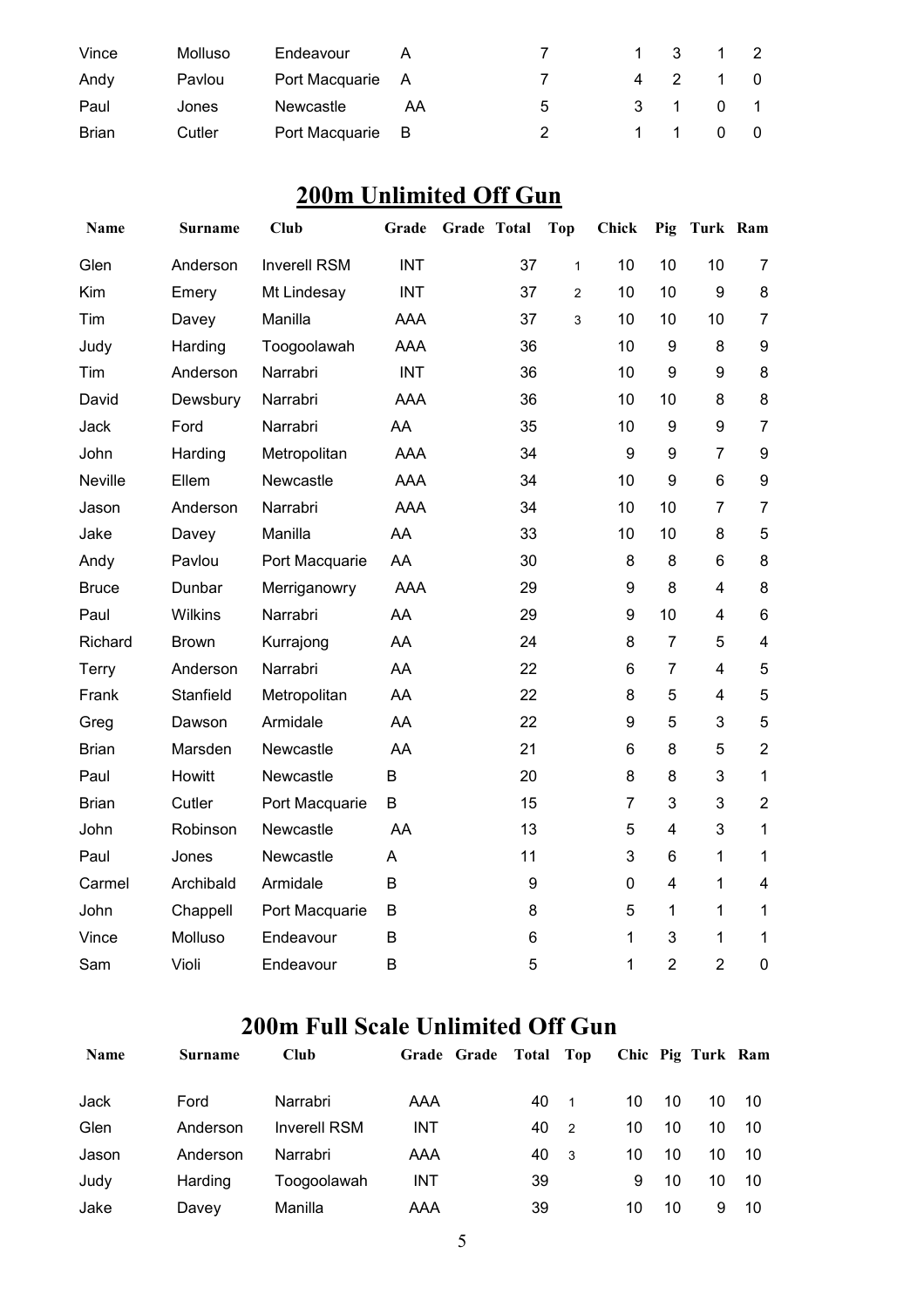| Terry          | Anderson     | Newcastle      | AAA        | 39 | 10             | 10             | 10             | 9              |
|----------------|--------------|----------------|------------|----|----------------|----------------|----------------|----------------|
| Greg           | Dawson       | Armidale       | AA         | 38 | 10             | 10             | 9              | 9              |
| Richard        | <b>Brown</b> | Kurrajong      | AAA        | 37 | 9              | 10             | 9              | 9              |
| Tim            | Anderson     | Narrabri       | <b>INT</b> | 37 | 10             | 10             | 10             | $\overline{7}$ |
| <b>Neville</b> | Ellem        | Newcastle      | <b>INT</b> | 37 | 10             | 10             | 10             | $\overline{7}$ |
| <b>Bruce</b>   | Dunbar       | Merriganowry   | <b>INT</b> | 35 | 9              | 10             | 6              | 10             |
| Kim            | Emery        | Mt Lindesay    | <b>INT</b> | 35 | 10             | 10             | 7              | 8              |
| Carmel         | Archibald    | Armidale       | A          | 33 | 10             | 9              | 6              | 8              |
| Andy           | Pavlou       | Port Macquarie | AA         | 33 | 9              | 10             | $\overline{7}$ | $\overline{7}$ |
| Frank          | Stanfield    | Metropolitan   | AA         | 33 | 10             | 9              | $\overline{7}$ | $\overline{7}$ |
| Paul           | Jones        | Newcastle      | AA         | 30 | 10             | 9              | 5              | 6              |
| <b>Brian</b>   | Cutler       | Port Macquarie | AA         | 29 | 10             | 8              | 8              | 3              |
| Darren         | Parsons      | Newcastle      | B          | 28 | 9              | $\overline{7}$ | 5              | $\overline{7}$ |
| Tim            | Davey        | Manilla        | AAA        | 21 | $\overline{7}$ | $\overline{7}$ | 3              | 4              |
| John           | Robinson     | Newcastle      | AAA        | 19 | 3              | 6              | 4              | 6              |
| Paul           | Howitt       | Newcastle      | A          | 18 | 5              | 7              | 4              | $\overline{2}$ |

## **100m Production Off Gun**

| <b>Name</b> | <b>Surname</b> | Club                |            | Grade Grade | Total | Top |    |                | Chic Pig Turk Ram |   |
|-------------|----------------|---------------------|------------|-------------|-------|-----|----|----------------|-------------------|---|
| Jake        | Davey          | Manilla             | <b>INT</b> |             | 38    |     | 10 | 9              | 10                | 9 |
| John        | Harding        | Metropolitan        | <b>INT</b> |             | 36    |     | 9  | 10             | 8                 | 9 |
| Tim         | Anderson       | Narrabri            | <b>INT</b> |             | 35    |     | 9  | 10             | 9                 | 7 |
| Jason       | Anderson       | Narrabri            | <b>INT</b> |             | 33    |     | 10 | 10             | 7                 | 6 |
| Greg        | Dawson         | Armidale            | AAA        |             | 32    |     | 10 | 9              | 7                 | 6 |
| John        | Robinson       | Newcastle           | AAA        |             | 31    |     | 9  | 10             | 8                 | 4 |
| Paul        | Howitt         | Newcastle           | AA         |             | 30    |     | 10 | 10             | 6                 | 4 |
| Andy        | Pavlou         | Port Macquarie      | AA         |             | 29    |     | 10 | 7              | 6                 | 6 |
| Paul        | Jones          | Newcastle           | AA         |             | 29    |     | 9  | 8              | 7                 | 5 |
| Neville     | Ellem          | Newcastle           | <b>INT</b> |             | 28    |     | 7  | 10             | 5                 | 6 |
| Tim         | Davey          | Manilla             | <b>INT</b> |             | 27    |     | 7  | 9              | 5                 | 6 |
| Carmel      | Archibald      | Armidale            | AA         |             | 26    |     | 5  | 8              | 6                 | 7 |
| Glen        | Anderson       | <b>Inverell RSM</b> | <b>INT</b> |             | 22    |     | 7  | $\overline{7}$ | 5                 | 3 |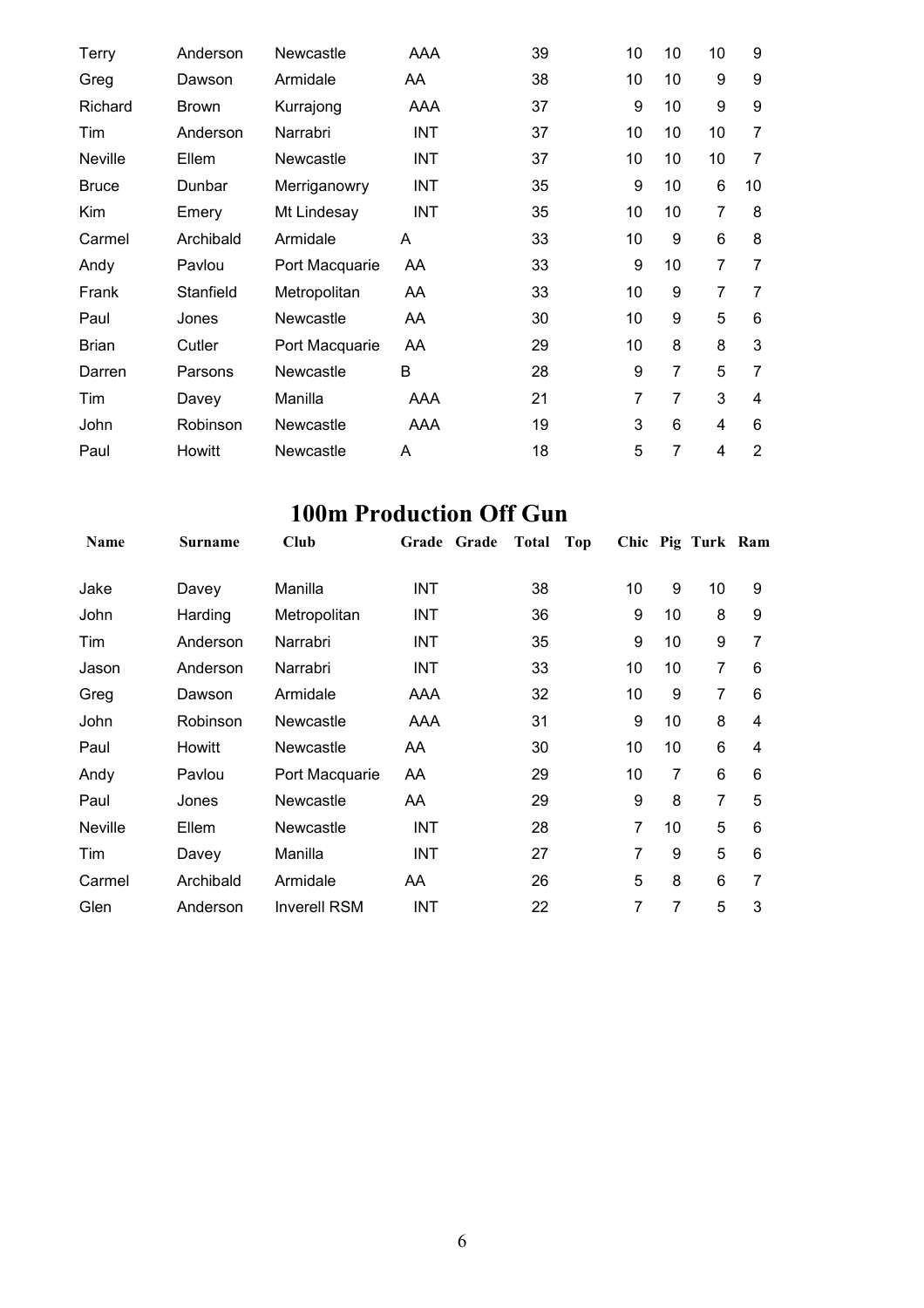#### **200m Production**

| Name           |            | <b>Surname</b> | <b>Club</b>         | <b>Grade Total Shoot</b> |    |                | Chick | Pig              | Turk Ram                |                |
|----------------|------------|----------------|---------------------|--------------------------|----|----------------|-------|------------------|-------------------------|----------------|
| Grade          | <b>INT</b> |                |                     |                          |    |                |       |                  |                         |                |
| Glen           |            | Anderson       | <b>Inverell RSM</b> |                          | 40 | 1              | 10    | 10               | 10                      | 10             |
| Kim            |            | Emery          | Mt Lindesay         |                          | 40 | $\overline{2}$ | 10    | 10               | 10                      | 10             |
| Jason          |            | Anderson       | Narrabri            |                          | 40 | 3              | 10    | 10               | 10                      | 10             |
| Jake           |            | Davey          | Manilla             |                          | 39 |                | 10    | 10               | 10                      | 9              |
| Tim            |            | Davey          | Manilla             |                          | 39 |                | 10    | 10               | 10                      | 9              |
| David          |            | Dewsbury       | Narrabri            |                          | 39 |                | 10    | 10               | 10                      | 9              |
| <b>Neville</b> |            | Ellem          | Newcastle           |                          | 38 |                | 9     | 10               | 10                      | 9              |
| Tim            |            | Anderson       | Narrabri            |                          | 38 |                | 10    | 10               | 10                      | 8              |
| Judy           |            | Harding        | Toogoolawah         |                          | 38 |                | 10    | 10               | 10                      | 8              |
| John           |            | Harding        | Metropolitan PSQ    |                          | 36 |                | 10    | 9                | 9                       | 8              |
| <b>Bruce</b>   |            | Dunbar         | Merriganowry        |                          | 36 |                | 9     | 10               | 10                      | $\overline{7}$ |
| Richard        |            | <b>Brown</b>   | Kurrajong           |                          | 32 |                | 10    | $\boldsymbol{9}$ | 8                       | 5              |
| Paul           |            | Wilkins        | Narrabri            |                          | 30 |                | 9     | 10               | $\,6$                   | 5              |
| Grade          | <b>AAA</b> |                |                     |                          |    |                |       |                  |                         |                |
| Greg           |            | Dawson         | Armidale            |                          | 39 |                | 10    | 9                | 10                      | 10             |
| <b>Brian</b>   |            | Marsden        | Newcastle           |                          | 37 |                | 9     | 9                | 10                      | 9              |
| Jack           |            | Ford           | Narrabri            |                          | 34 |                | 10    | 9                | $\,6$                   | 9              |
| Terry          |            | Anderson       | Narrabri            |                          | 30 |                | 8     | 10               | 8                       | 4              |
| Andy           |            | Pavlou         | Port Macquarie      |                          | 23 |                | 6     | 6                | 6                       | 5              |
| Grade          | AA         |                |                     |                          |    |                |       |                  |                         |                |
| Frank          |            | Stanfield      | Metropolitan PSQ    |                          | 36 |                | 10    | 9                | $\overline{7}$          | 10             |
| Carmel         |            | Archibald      | Armidale            |                          | 32 |                | 8     | 9                | 6                       | 9              |
| <b>Brian</b>   |            | Cutler         | Port Macquarie      |                          | 23 |                | 5     | 8                | $\overline{4}$          | 6              |
| Paul           |            | Jones          | Newcastle           |                          | 20 |                | 5     | $\overline{7}$   | $\overline{\mathbf{4}}$ | 4              |
| John           |            | Chappell       | Port Macquarie      |                          | 12 |                | 5     | 5                | $\pmb{0}$               | $\overline{2}$ |
| Grade          | A          |                |                     |                          |    |                |       |                  |                         |                |
| Paul           |            | Howitt         | Newcastle           |                          | 31 |                | 10    | 8                | 8                       | 5              |
| Darren         |            | Parsons        | Newcastle           |                          | 25 |                | 6     | 8                | $\mathbf{3}$            | 8              |
| Sam            |            | Violi          | Endeavour           |                          | 18 |                | 8     | 3                | 5                       | $\overline{2}$ |
| Vince          |            | Molluso        | Endeavour           |                          | 17 |                | 6     | 3                | $\overline{4}$          | 4              |

#### **200m Revolver**

| <b>Name</b>    | Surname      | Club                | Grade Total Shoot | Chick | Pig | Turk Ram |    |
|----------------|--------------|---------------------|-------------------|-------|-----|----------|----|
| Grade          | <b>INT</b>   |                     |                   |       |     |          |    |
| Kim            | Emery        | Mt Lindesay         | 40                | 10    | 10  | 10       | 10 |
| Judy           | Harding      | Toogoolawah         | 38                | 10    | 10  | 9        | 9  |
| Glen           | Anderson     | <b>Inverell RSM</b> | 37                | 9     | 10  | 8        | 10 |
| <b>Bruce</b>   | Dunbar       | Merriganowry        | 36                | 10    | 9   | 8        | 9  |
| David          | Dewsbury     | Narrabri            | 36                | 10    | 10  | 9        |    |
| Tim            | Anderson     | Narrabri            | 35                | 10    | 9   | 6        | 10 |
| Richard        | <b>Brown</b> | Kurrajong           | 35                | 10    | 10  | 7        | 8  |
| <b>Neville</b> | Ellem        | Newcastle           | 31                | 9     | 8   | 9        | 5  |
| John           | Harding      | Metropolitan PSQ    | 30                | 10    | 8   | 7        | 5  |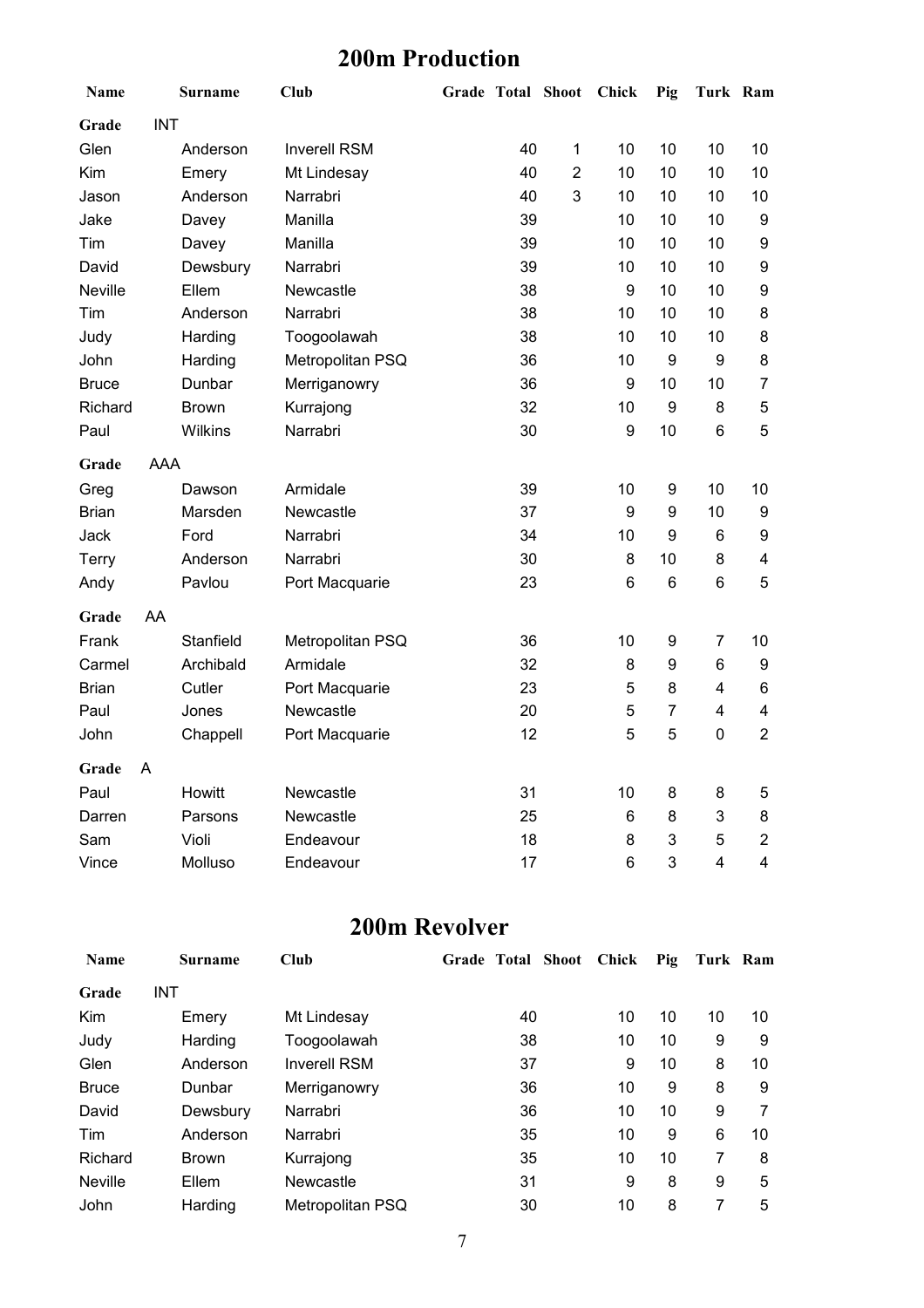| Grade        | <b>AAA</b> |           |                  |    |                |                |                  |                         |
|--------------|------------|-----------|------------------|----|----------------|----------------|------------------|-------------------------|
| Jason        |            | Anderson  | Narrabri         | 39 | 10             | 10             | 10               | 9                       |
| Jack         |            | Ford      | Narrabri         | 37 | 10             | 10             | 10               | $\overline{7}$          |
| Terry        |            | Anderson  | Narrabri         | 36 | 9              | 10             | 9                | 8                       |
| Tim          |            | Davey     | Manilla          | 35 | 10             | 9              | $\,6$            | 10                      |
| Jake         |            | Davey     | Manilla          | 33 | 10             | 9              | $\boldsymbol{9}$ | 5                       |
| <b>Brian</b> |            | Marsden   | Newcastle        | 31 | 9              | 8              | $\overline{7}$   | $\overline{7}$          |
| Paul         |            | Wilkins   | Narrabri         | 30 | 9              | 10             | 6                | 5                       |
| Greg         |            | Dawson    | Armidale         | 28 | 10             | 8              | $6\phantom{1}$   | $\overline{\mathbf{4}}$ |
| Grade        | AA         |           |                  |    |                |                |                  |                         |
| Paul         |            | Jones     | Newcastle        | 25 | 8              | 9              | 6                | $\overline{2}$          |
| Carmel       |            | Archibald | Armidale         | 22 | 9              | $\overline{7}$ | $\overline{4}$   | $\overline{2}$          |
| Frank        |            | Stanfield | Metropolitan PSQ | 19 | 9              | 5              | 4                | 1                       |
| Andy         |            | Pavlou    | Port Macquarie   | 16 | 3              | 8              | $\overline{2}$   | $\mathbf{3}$            |
| Grade        | Α          |           |                  |    |                |                |                  |                         |
| Darren       |            | Parsons   | Newcastle        | 26 | 8              | $\overline{7}$ | $\overline{7}$   | 4                       |
| Paul         |            | Howitt    | Newcastle        | 18 | $\overline{7}$ | $\overline{7}$ | $\overline{2}$   | $\sqrt{2}$              |
| <b>Brian</b> |            | Cutler    | Port Macquarie   | 17 | 5              | 5              | $\overline{2}$   | 5                       |
| John         |            | Chappell  | Port Macquarie   | 16 | 6              | 5              | 1                | $\overline{4}$          |
| Grade        | B          |           |                  |    |                |                |                  |                         |
| Sam          |            | Violi     | Endeavour        | 14 | 3              | 5              | 4                | $\overline{2}$          |
| Vince        |            | Molluso   | Endeavour        | 6  | 3              | $\overline{2}$ | 1                | $\boldsymbol{0}$        |

# **200m Standing**

| Name         | Surname    | Club                |    | Grade Total Shoot | <b>Chick</b> | Pig            | Turk Ram       |                |
|--------------|------------|---------------------|----|-------------------|--------------|----------------|----------------|----------------|
| Grade        | <b>INT</b> |                     |    |                   |              |                |                |                |
| Judy         | Harding    | Toogoolawah         | 28 |                   | 9            | 8              | 5              | 6              |
| Glen         | Anderson   | <b>Inverell RSM</b> | 27 |                   | 8            | $\overline{7}$ | 5              | $\overline{7}$ |
| Kim          | Emery      | Mt Lindesay         | 27 |                   | 8            | 10             | $\overline{2}$ | 7              |
| <b>Bruce</b> | Dunbar     | Merriganowry        | 24 |                   | 8            | 8              | $\overline{2}$ | 6              |
| David        | Dewsbury   | Narrabri            | 24 |                   | 10           | 7              | 3              | 4              |
| Tim          | Anderson   | Narrabri            | 23 |                   | 9            | 8              | 1              | 5              |
| John         | Harding    | Metropolitan PSQ    | 22 |                   | 9            | 5              | 3              | 5              |
| Neville      | Ellem      | Newcastle           | 20 |                   | 5            | 4              | 3              | 8              |
| <b>Brian</b> | Marsden    | Newcastle           | 20 |                   | 4            | 8              | $\overline{2}$ | 6              |
| Grade        | AAA        |                     |    |                   |              |                |                |                |
| <b>Terry</b> | Anderson   | Narrabri            | 24 |                   | 9            | 6              | $\overline{7}$ | 2              |
| Greg         | Dawson     | Armidale            | 23 |                   | 7            | $\overline{7}$ | 6              | 3              |
| Jake         | Davey      | Manilla             | 21 |                   | 6            | 7              | 4              | 4              |
| Tim          | Davey      | Manilla             | 20 |                   | 8            | 5              | 4              | 3              |
| Frank        | Stanfield  | Metropolitan PSQ    | 19 |                   | 6            | 6              | 4              | 3              |
| Paul         | Wilkins    | Narrabri            | 16 |                   | 5            | 6              | $\overline{2}$ | 3              |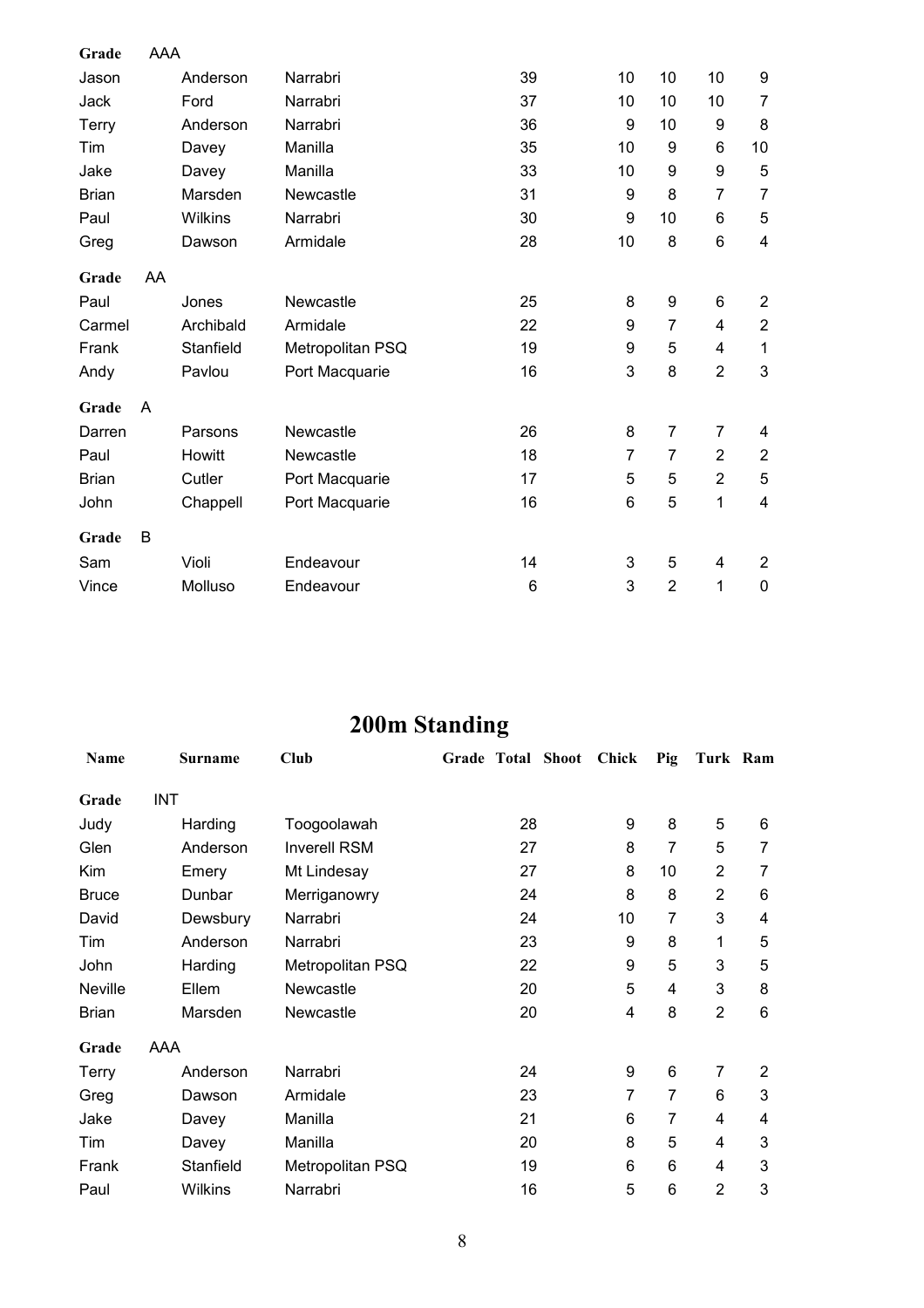| Grade        | AA |              |                |    |   |                |                |                |
|--------------|----|--------------|----------------|----|---|----------------|----------------|----------------|
| Jason        |    | Anderson     | Narrabri       | 22 | 7 | 7              | 3              | 5              |
| Carmel       |    | Archibald    | Armidale       | 17 | 7 | 5              | 1              | 4              |
| Richard      |    | <b>Brown</b> | Kurrajong      | 15 | 6 | 5              | 1              | 3              |
| John         |    | Robinson     | Newcastle      | 14 | 4 | 4              | 3              | 3              |
| Paul         |    | Jones        | Newcastle      | 5  | 3 | 1              | 0              | 1              |
| Grade        | A  |              |                |    |   |                |                |                |
| Jack         |    | Ford         | Narrabri       | 17 | 6 | 4              | $\overline{2}$ | 5              |
| Darren       |    | Parsons      | Newcastle      | 17 | 7 | 6              | $\overline{2}$ | $\overline{2}$ |
| Paul         |    | Howitt       | Newcastle      | 14 | 4 | 4              | 3              | 3              |
| Sam          |    | Violi        | Endeavour      | 13 | 6 | 5              | $\overline{2}$ | 0              |
| Vince        |    | Molluso      | Endeavour      | 7  | 1 | 3              | 1              | $\overline{2}$ |
| Andy         |    | Pavlou       | Port Macquarie | 7  | 4 | $\overline{2}$ | $\mathbf{1}$   | 0              |
| Grade        | B  |              |                |    |   |                |                |                |
| <b>Brian</b> |    | Cutler       | Port Macquarie | 2  | 1 | 1              | 0              | 0              |

## **200m Unlimited**

| Name         |            | <b>Surname</b> | <b>Club</b>         | Grade | Total | <b>Shoot</b> | <b>Chick</b> | Pig              | Turk Ram         |                  |
|--------------|------------|----------------|---------------------|-------|-------|--------------|--------------|------------------|------------------|------------------|
| Grade        | <b>INT</b> |                |                     |       |       |              |              |                  |                  |                  |
| Kim          |            | Emery          | Mt Lindesay         |       | 37    |              | 10           | 10               | 9                | 8                |
| Glen         |            | Anderson       | <b>Inverell RSM</b> |       | 37    |              | 10           | 10               | 10               | $\overline{7}$   |
| Tim          |            | Anderson       | Narrabri            |       | 36    |              | 10           | $\boldsymbol{9}$ | $\boldsymbol{9}$ | 8                |
| Grade        | AAA        |                |                     |       |       |              |              |                  |                  |                  |
| Tim          |            | Davey          | Manilla             |       | 37    |              | 10           | 10               | 10               | $\overline{7}$   |
| Judy         |            | Harding        | Toogoolawah         |       | 36    |              | 10           | 9                | 8                | 9                |
| David        |            | Dewsbury       | Narrabri            |       | 36    |              | 10           | 10               | 8                | 8                |
| John         |            | Harding        | Metropolitan        |       | 34    |              | 9            | 9                | $\overline{7}$   | 9                |
| Neville      |            | Ellem          | Newcastle           |       | 34    |              | 10           | 9                | $6\phantom{1}$   | $\boldsymbol{9}$ |
| Jason        |            | Anderson       | Narrabri            |       | 34    |              | 10           | 10               | 7                | $\overline{7}$   |
| <b>Bruce</b> |            | Dunbar         | Merriganowry        |       | 29    |              | 9            | 8                | 4                | 8                |
| Grade        | AA         |                |                     |       |       |              |              |                  |                  |                  |
| Jack         |            | Ford           | Narrabri            |       | 35    |              | 10           | 9                | 9                | 7                |
| Jake         |            | Davey          | Manilla             |       | 33    |              | 10           | 10               | 8                | 5                |
| Andy         |            | Pavlou         | Port Macquarie      |       | 30    |              | 8            | 8                | 6                | 8                |
| Paul         |            | Wilkins        | Narrabri            |       | 29    |              | 9            | 10               | 4                | 6                |
| Richard      |            | <b>Brown</b>   | Kurrajong           |       | 24    |              | 8            | $\overline{7}$   | 5                | 4                |
| Terry        |            | Anderson       | Narrabri            |       | 22    |              | 6            | $\overline{7}$   | 4                | $\mathbf 5$      |
| Frank        |            | Stanfield      | Metropolitan        |       | 22    |              | 8            | 5                | 4                | 5                |
| Greg         |            | Dawson         | Armidale            |       | 22    |              | 9            | 5                | 3                | $\mathbf 5$      |
| <b>Brian</b> |            | Marsden        | Newcastle           |       | 21    |              | 6            | 8                | 5                | $\overline{2}$   |
| John         |            | Robinson       | Newcastle           |       | 13    |              | 5            | 4                | 3                | 1                |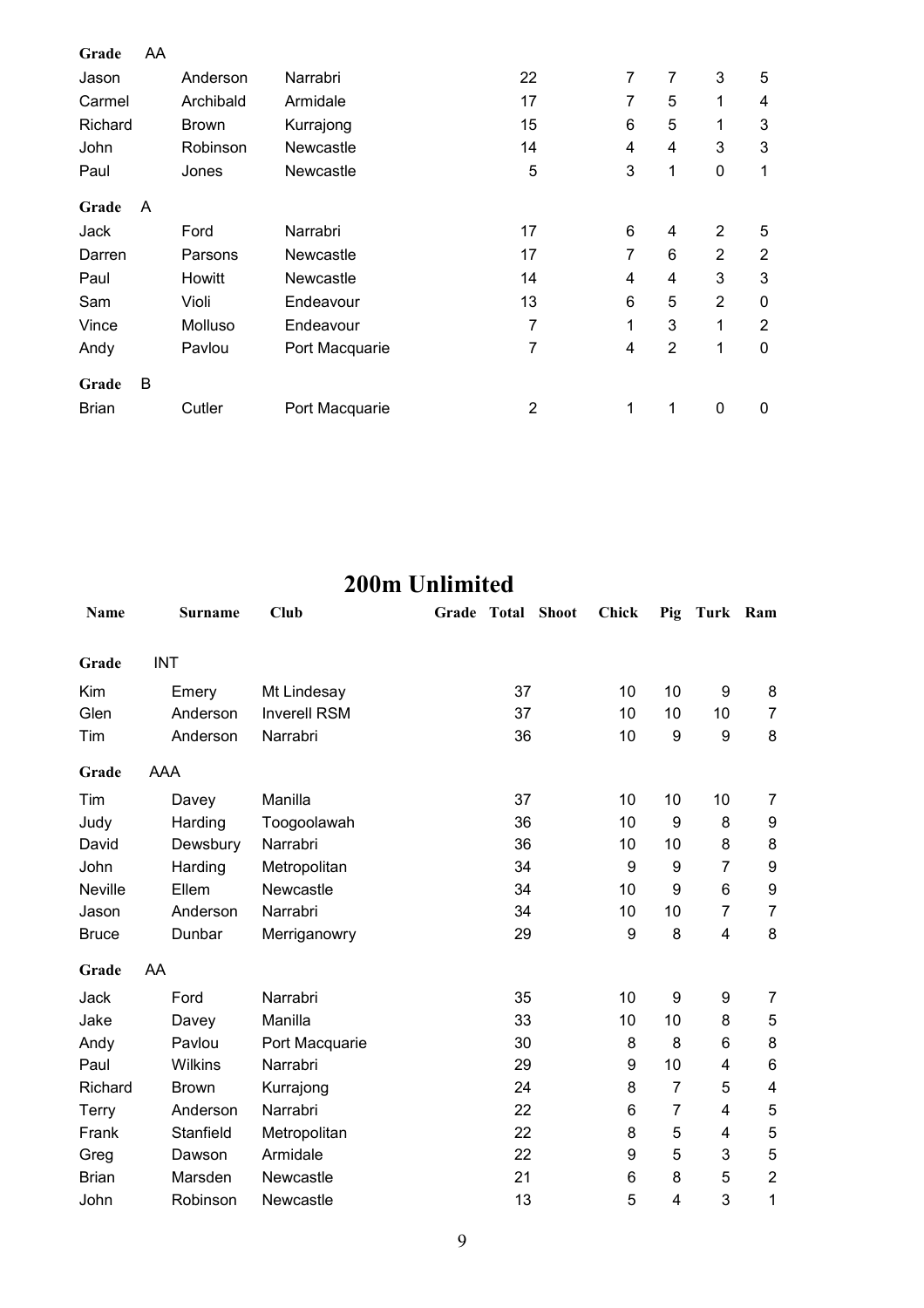| Grade<br>Paul | A | Jones     | <b>Newcastle</b> | 11 | 3 | 6              | 1              |   |
|---------------|---|-----------|------------------|----|---|----------------|----------------|---|
| Grade         | в |           |                  |    |   |                |                |   |
| Paul          |   | Howitt    | Newcastle        | 20 | 8 | 8              | 3              | 1 |
| <b>Brian</b>  |   | Cutler    | Port Macquarie   | 15 |   | 3              | 3              | 2 |
| Carmel        |   | Archibald | Armidale         | 9  | 0 | 4              | 1              | 4 |
| John          |   | Chappell  | Port Macquarie   | 8  | 5 | 1              | 1              | 1 |
| Vince         |   | Molluso   | Endeavour        | 6  | 1 | 3              | 1              | 1 |
| Sam           |   | Violi     | Endeavour        | 5  | 1 | $\overline{2}$ | $\overline{2}$ | 0 |

#### **200m Full Scale Unlimited**

| Name         |            | <b>Surname</b> | Club                | Grade Total Shoot |                | Chick            | Pig            | Turk Ram                |                         |
|--------------|------------|----------------|---------------------|-------------------|----------------|------------------|----------------|-------------------------|-------------------------|
| Grade        | <b>INT</b> |                |                     |                   |                |                  |                |                         |                         |
| Glen         |            | Anderson       | <b>Inverell RSM</b> | 40                |                | 10               | 10             | 10                      | 10                      |
| Judy         |            | Harding        | Toogoolawah         | 39                |                | 9                | 10             | 10                      | 10                      |
| Tim          |            | Anderson       | Narrabri            | 37                | 3              | 10               | 10             | 10                      | $\overline{7}$          |
| Neville      |            | Ellem          | Newcastle           | 37                | 4              | 10               | 10             | 10                      | $\overline{7}$          |
| <b>Bruce</b> |            | Dunbar         | Merriganowry        | 35                |                | $\boldsymbol{9}$ | 10             | 6                       | 10                      |
| Kim          |            | Emery          | Mt Lindesay         | 35                |                | 10               | 10             | $\overline{7}$          | 8                       |
| Grade        | <b>AAA</b> |                |                     |                   |                |                  |                |                         |                         |
| Jack         |            | Ford           | Narrabri            | 40                | 1              | 10               | 10             | 10                      | 10                      |
| Jason        |            | Anderson       | Narrabri            | 40                | $\overline{2}$ | 10               | 10             | 10                      | 10                      |
| Jake         |            | Davey          | Manilla             | 39                |                | 10               | 10             | $\boldsymbol{9}$        | 10                      |
| Terry        |            | Anderson       | Newcastle           | 39                |                | 10               | 10             | 10                      | 9                       |
| Richard      |            | <b>Brown</b>   | Kurrajong           | 37                |                | $\boldsymbol{9}$ | 10             | $\boldsymbol{9}$        | $\boldsymbol{9}$        |
| Tim          |            | Davey          | Manilla             | 21                |                | 7                | $\overline{7}$ | 3                       | $\overline{\mathbf{4}}$ |
| John         |            | Robinson       | Newcastle           | 19                |                | 3                | 6              | $\overline{\mathbf{4}}$ | $6\phantom{1}$          |
| Grade        | AA         |                |                     |                   |                |                  |                |                         |                         |
| Greg         |            | Dawson         | Armidale            | 38                |                | 10               | 10             | 9                       | 9                       |
| Andy         |            | Pavlou         | Port Macquarie      | 33                |                | 9                | 10             | $\overline{7}$          | $\overline{7}$          |
| Frank        |            | Stanfield      | Metropolitan PSQ    | 33                |                | 10               | 9              | $\overline{7}$          | $\overline{7}$          |
| Paul         |            | Jones          | Newcastle           | 30                |                | 10               | 9              | 5                       | 6                       |
| <b>Brian</b> |            | Cutler         | Port Macquarie      | 29                |                | 10               | 8              | 8                       | 3                       |
| Grade        | A          |                |                     |                   |                |                  |                |                         |                         |
| Carmel       |            | Archibald      | Armidale            | 33                |                | 10               | 9              | 6                       | 8                       |
| Paul         |            | Howitt         | Newcastle           | 18                |                | 5                | $\overline{7}$ | $\overline{4}$          | $\overline{2}$          |
| Grade        | B          |                |                     |                   |                |                  |                |                         |                         |
| Darren       |            | Parsons        | Newcastle           | 28                |                | 9                | $\overline{7}$ | 5                       | $\overline{7}$          |